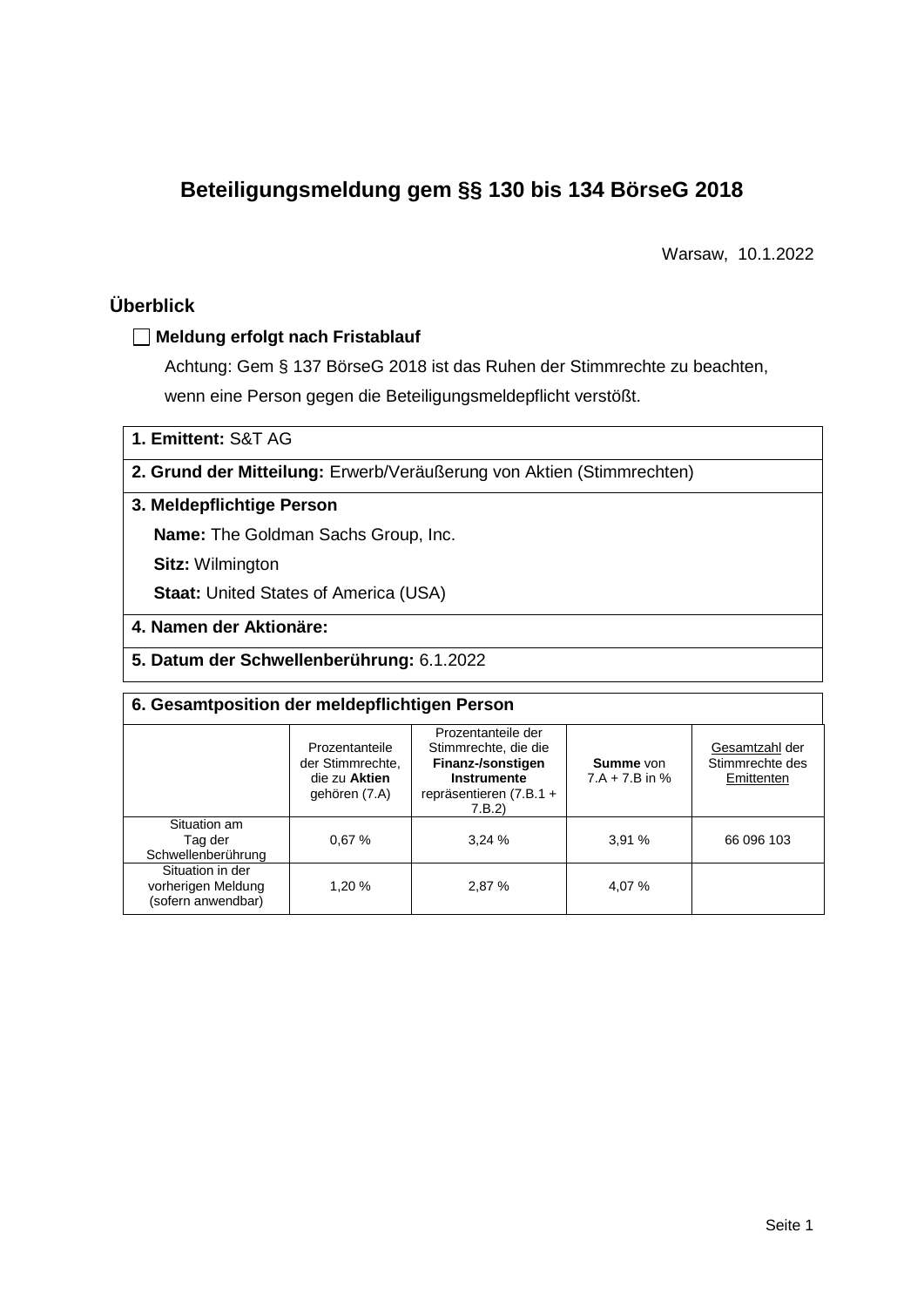## **Details**

## **7. Details über die gehaltenen Instrumente am Tag der Berührung der Schwelle:**

| A: Stimmrechte, die zu Aktien gehören                               |  |                                      |                                           |                                    |  |  |
|---------------------------------------------------------------------|--|--------------------------------------|-------------------------------------------|------------------------------------|--|--|
|                                                                     |  | Anzahl der Stimmrechte               | Prozentanteil der Stimmrechte             |                                    |  |  |
| <b>ISIN der Aktien</b><br><b>Direkt</b><br>$(S$ 130 BörseG<br>2018) |  | Indirekt<br>$(S$ 133 BörseG<br>2018) | <b>Direkt</b><br>$(S$ 130 BörseG<br>2018) | Indirekt<br>(§ 133 BörseG<br>2018) |  |  |
| AT0000A0E9W5                                                        |  | 441 753                              |                                           | 0.67%                              |  |  |
| Subsumme A                                                          |  | 441 753                              |                                           | 0.67%                              |  |  |

| B 1: Finanzinstrumente / sonstige Instrumente gem § 131 Abs 1 Z 1 BörseG 2018 |                                                                                                                               |              |         |       |  |  |
|-------------------------------------------------------------------------------|-------------------------------------------------------------------------------------------------------------------------------|--------------|---------|-------|--|--|
| Art des Instruments                                                           | Anzahl der Stimmrechte<br>Prozentanteil der<br>die erworben werden<br>Ausübungsfrist<br>Verfalldatum<br>Stimmrechte<br>können |              |         |       |  |  |
| Securities Lending                                                            | n.a.                                                                                                                          | n.a.         | 1486016 | 2.25% |  |  |
|                                                                               |                                                                                                                               | Subsumme B.1 | 1486016 | 2.25% |  |  |

| B 2: Finanzinstrumente / sonstige Instrumente gem § 131 Abs 1 Z 2 BörseG 2018 |              |                |                                    |                           |                                     |  |
|-------------------------------------------------------------------------------|--------------|----------------|------------------------------------|---------------------------|-------------------------------------|--|
| Art des<br>Instruments                                                        | Verfalldatum | Ausübungsfrist | Physisches oder<br>Cash Settlement | Anzahl der<br>Stimmrechte | Prozentanteil<br>der<br>Stimmrechte |  |
| Call Warrants                                                                 | 31.12.2030   | n.a.           | Cash                               | 14 933                    | 0.02%                               |  |
| Swap                                                                          | 08.07.2030   | n.a.           | Cash                               | 641 372                   | 0.97%                               |  |
|                                                                               |              |                | Subsumme B.2                       | 656 305                   | 0.99%                               |  |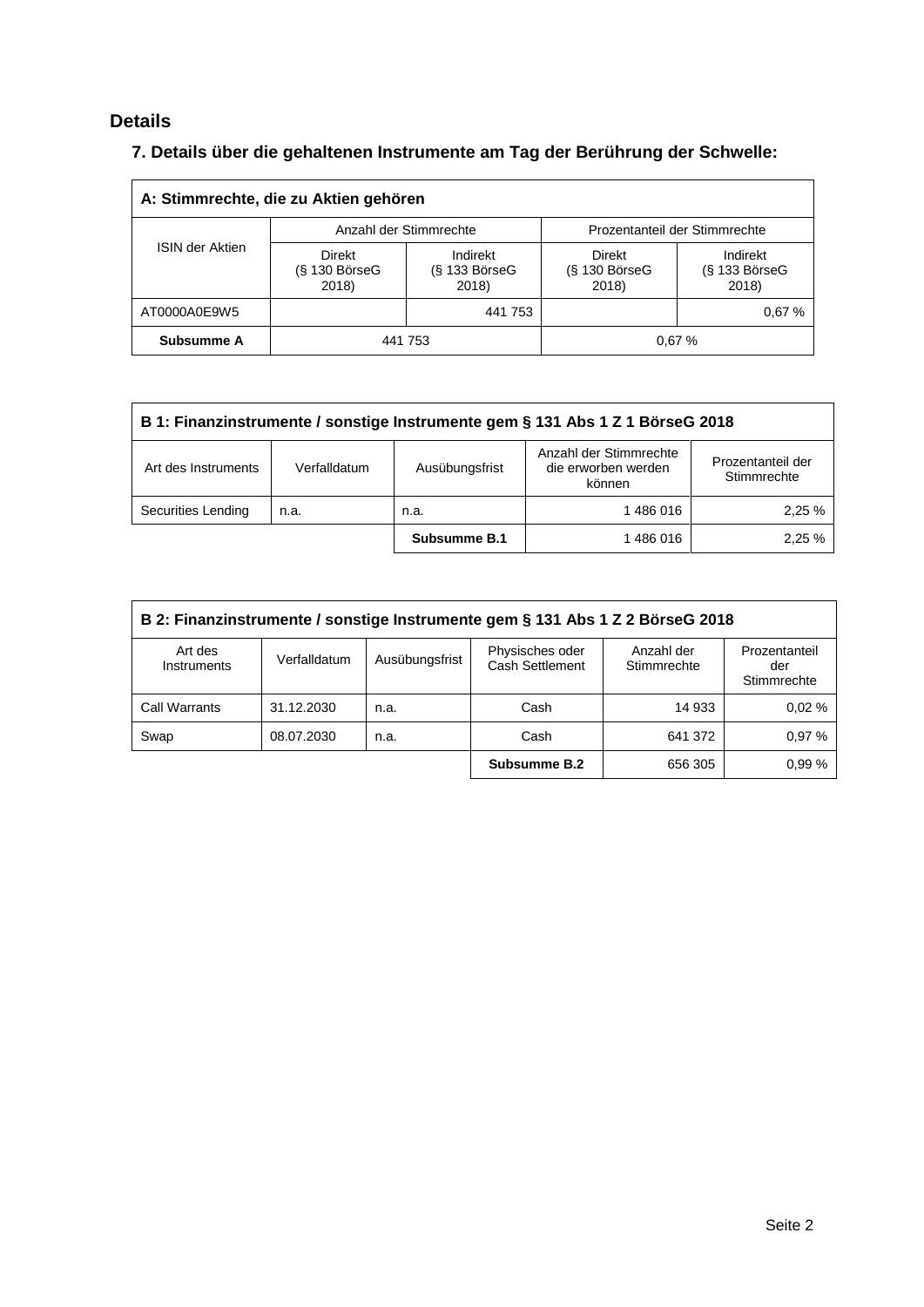#### **8. Information in Bezug auf die meldepflichtige Person:**

Die meldepflichtige Person (Punkt 3) wird nicht von einer natürlichen/juristischen Person kontrolliert und kontrolliert auch keine andere Person, die direkt oder indirekt Instrumente am Emittenten hält.

 $\boxtimes$  Volle Kette der kontrollierten Unternehmen, über die die Stimmrechte und/oder Finanz-/sonstigen Instrumente gehalten werden, beginnend mit der obersten kontrollierenden natürlichen oder juristischen Person:

| Ziffer                  | <b>Name</b>                                   | Direkt kontrolliert<br>durch Ziffer | Direkt gehaltene<br>Stimmrechte in<br>Aktien (%) | Direkt gehaltene<br>Finanz-<br>/sonstige<br>Instrumente (%) | Total von beiden<br>$(\% )$ |
|-------------------------|-----------------------------------------------|-------------------------------------|--------------------------------------------------|-------------------------------------------------------------|-----------------------------|
| $\mathbf{1}$            | The Goldman<br>Sachs Group,<br>Inc.           |                                     |                                                  |                                                             |                             |
| $\overline{2}$          | Goldman Sachs<br>(UK) L.L.C.                  | 1                                   |                                                  |                                                             |                             |
| 3                       | Goldman Sachs<br>Group UK<br>Limited          | $\overline{2}$                      |                                                  |                                                             |                             |
| $\overline{\mathbf{4}}$ | Goldman Sachs<br>International                | 3                                   | 0,27%                                            | 1,37 %                                                      | 1,64 %                      |
| 5                       | Goldman Sachs<br>& Co. LLC                    | 1                                   | 0,37 %                                           | 1,84 %                                                      | 2,21 %                      |
| 6                       | <b>GSAM Holdings</b><br><b>LLC</b>            | 1                                   |                                                  |                                                             |                             |
| $\overline{7}$          | Goldman Sachs<br>Asset<br>Management,<br>L.P. | 6                                   | 0,03%                                            | 0.00%                                                       | 0,03%                       |
| 8                       | Goldman Sachs<br><b>Bank USA</b>              | 1                                   |                                                  |                                                             |                             |
| 9                       | Goldman Sachs<br>Bank Europe SE               | 8                                   | 0,00%                                            | 0,02%                                                       | 0,02%                       |
| 10                      | <b>Murray Street</b><br>Corporation           | 1                                   |                                                  |                                                             |                             |
| 11                      | <b>Benson Street</b><br>Limited               | 10                                  | 0,00%                                            | 0,00%                                                       | 0,00%                       |
|                         |                                               |                                     |                                                  |                                                             |                             |

#### **9. Im Falle von Stimmrechtsvollmacht**

Datum der Hauptversammlung: -

Stimmrechtsanteil nach der Hauptversammlung: - entspricht - Stimmrechten

#### **10. Sonstige Kommentare:**

-

Warsaw am 10.1.2022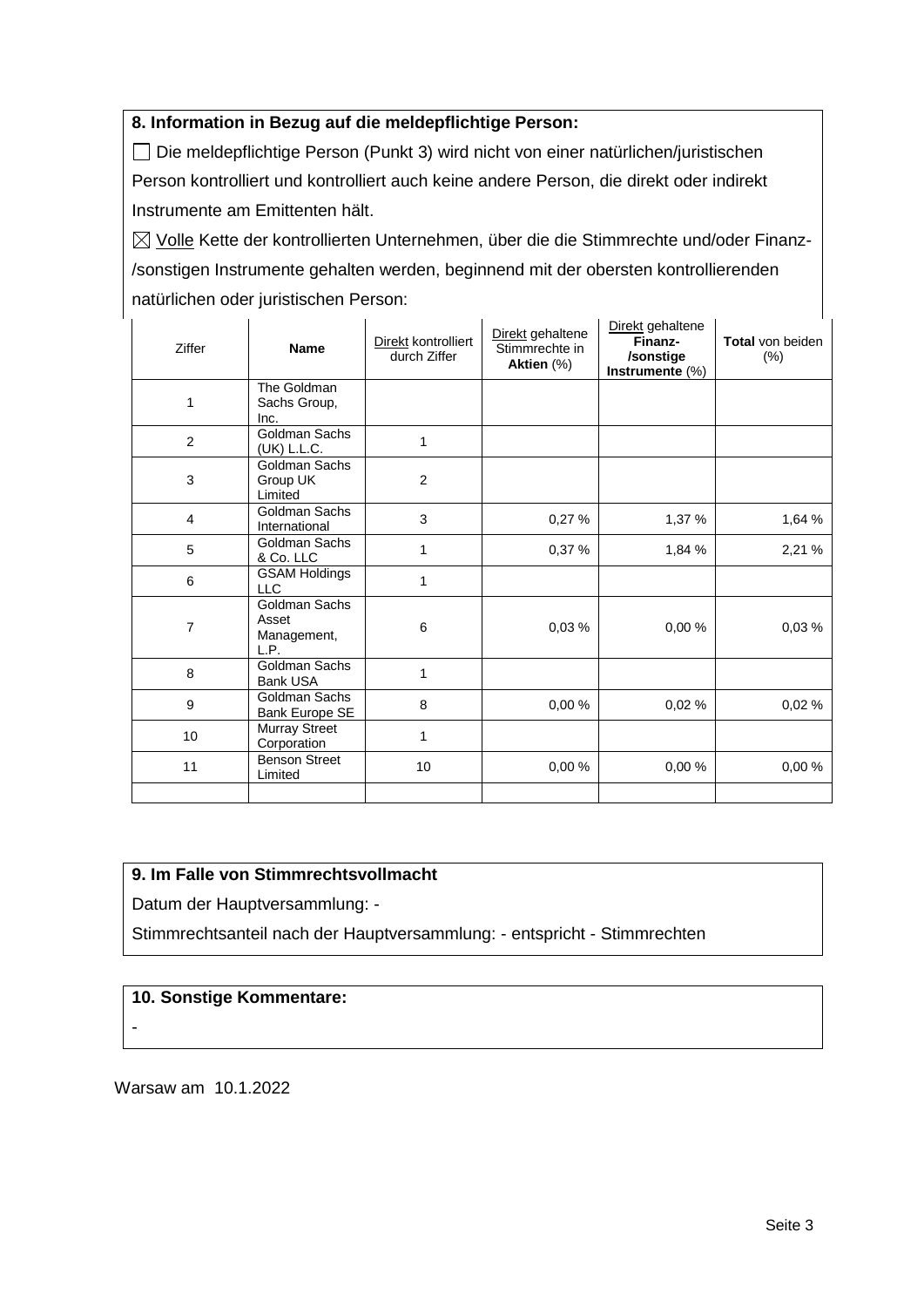# **Major holdings notification pursuant to Sec. 130 to 134 BörseG 2018**

Warsaw, 10.1.2022

#### **Overview**

#### **Notification made after deadline**

Caution: In case of violations of major holdings notification rules, please pay attention to Section 137 BörseG 2018 (Suspension of voting rights)

**1. Issuer:** S&T AG

**2. Reason for the notification:** Acquisition or disposal of voting rights

#### **3. Person subject to notification obligation**

**Name:** The Goldman Sachs Group, Inc.

**City:** Wilmington

**Country:** United States of America (USA)

#### **4. Name of shareholder(s):**

#### **5. Date on which the threshold was crossed or reached:** 6.1.2022

#### **6. Total positions**

|                                                                                | % of voting rights<br>attached to<br>shares $(7.A)$ | % of voting rights<br>through<br>financial/other<br>instruments $(7.B.1 +$<br>7.B.2 | <b>Total</b> of both in %<br>$(7.A + 7.B)$ | Total number of<br>voting rights of<br>issuer |
|--------------------------------------------------------------------------------|-----------------------------------------------------|-------------------------------------------------------------------------------------|--------------------------------------------|-----------------------------------------------|
| Resulting situation on the<br>date on which threshold<br>was crossed / reached | 0.67%                                               | 3.24%                                                                               | 3.91%                                      | 66 096 103                                    |
| Position of previous<br>notification (if applicable)                           | 1,20 %                                              | 2,87 %                                                                              | 4,07 %                                     |                                               |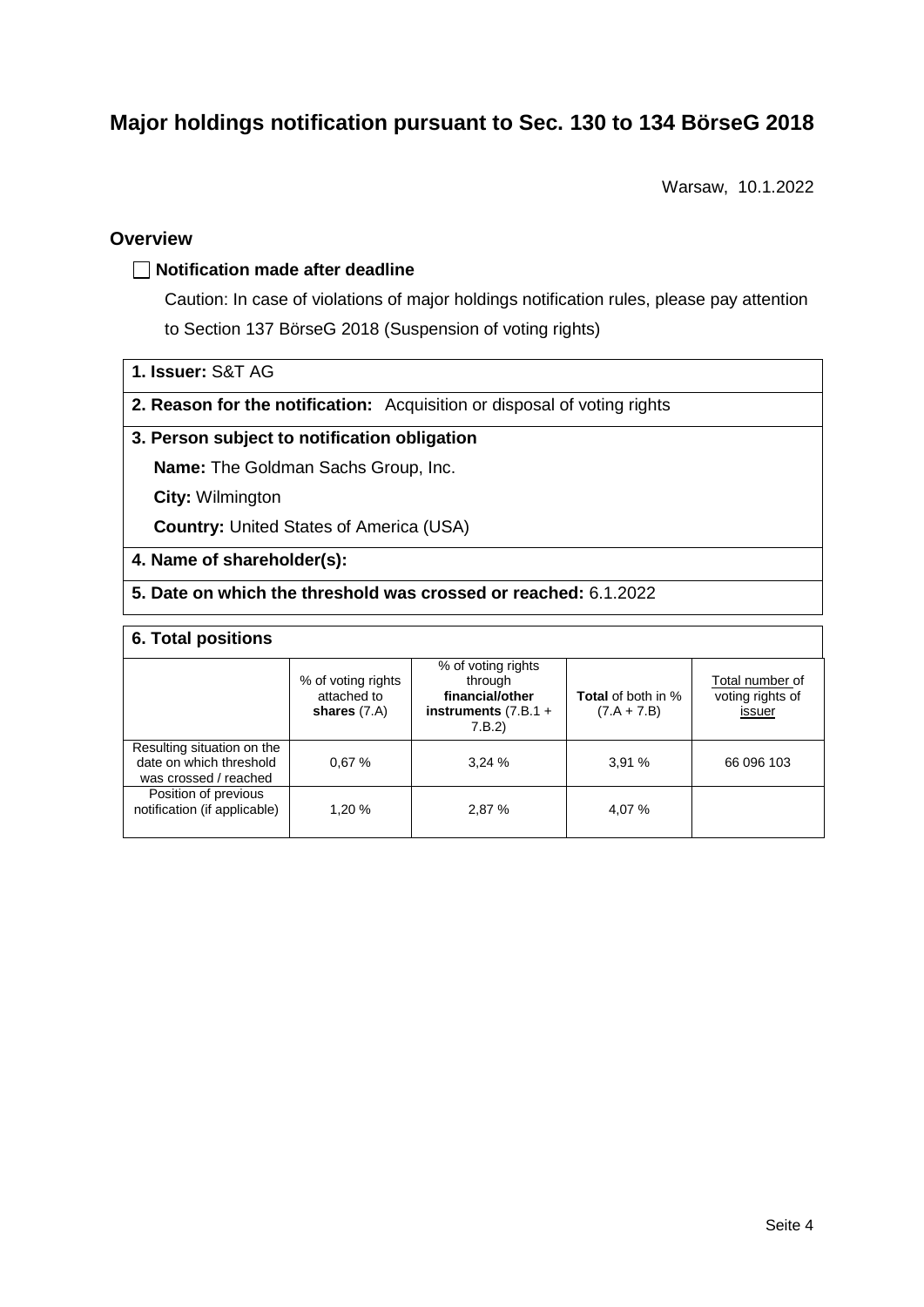## **Details**

| 7. Notified details of the resulting situation: |  |
|-------------------------------------------------|--|
|-------------------------------------------------|--|

| A: Voting rights attached to shares |                                    |                                      |                                    |                                      |  |  |
|-------------------------------------|------------------------------------|--------------------------------------|------------------------------------|--------------------------------------|--|--|
|                                     |                                    | Number of voting rights              | % of voting rights                 |                                      |  |  |
| <b>ISIN Code</b>                    | Direct<br>(Sec 130 BörseG<br>2018) | Indirect<br>(Sec 133 BörseG<br>2018) | Direct<br>(Sec 130 BörseG<br>2018) | Indirect<br>(Sec 133 BörseG<br>2018) |  |  |
| AT0000A0E9W5                        |                                    | 441 753                              |                                    | 0.67%                                |  |  |
| <b>SUBTOTAL A</b>                   |                                    | 441 753                              |                                    | 0.67%                                |  |  |

| B 1: Financial / Other Instruments pursuant to Sec. 131 para. 1 No. 1 BörseG 2018 |                        |                        |                                                                                      |                    |  |
|-----------------------------------------------------------------------------------|------------------------|------------------------|--------------------------------------------------------------------------------------|--------------------|--|
| Type of instrument                                                                | <b>Expiration Date</b> | <b>Exercise Period</b> | Number of voting<br>rights that may be<br>acquired if the<br>instrument is exercised | % of voting rights |  |
| Securities Lending                                                                | n.a.                   | n.a.                   | 1486016                                                                              | 2,25 %             |  |
|                                                                                   |                        | <b>SUBTOTAL B.1</b>    | 1486016                                                                              | 2,25%              |  |

| B 2: Financial / Other Instruments pursuant to Sec. 131 para. 1 No. 2 BörseG 2018                                                                             |            |      |                     |         |       |  |  |
|---------------------------------------------------------------------------------------------------------------------------------------------------------------|------------|------|---------------------|---------|-------|--|--|
| Physical /<br>Expiration<br>Number of<br>Exercise<br>% of voting<br>Type of instrument<br><b>Cash Settlement</b><br>Period<br>rights<br>voting rights<br>Date |            |      |                     |         |       |  |  |
| <b>Call Warrants</b>                                                                                                                                          | 31.12.2030 | n.a. | Cash                | 14 933  | 0.02% |  |  |
| Swap                                                                                                                                                          | 08.07.2030 | n.a. | Cash                | 641 372 | 0.97% |  |  |
|                                                                                                                                                               |            |      | <b>SUBTOTAL B.2</b> | 656 305 | 0.99% |  |  |